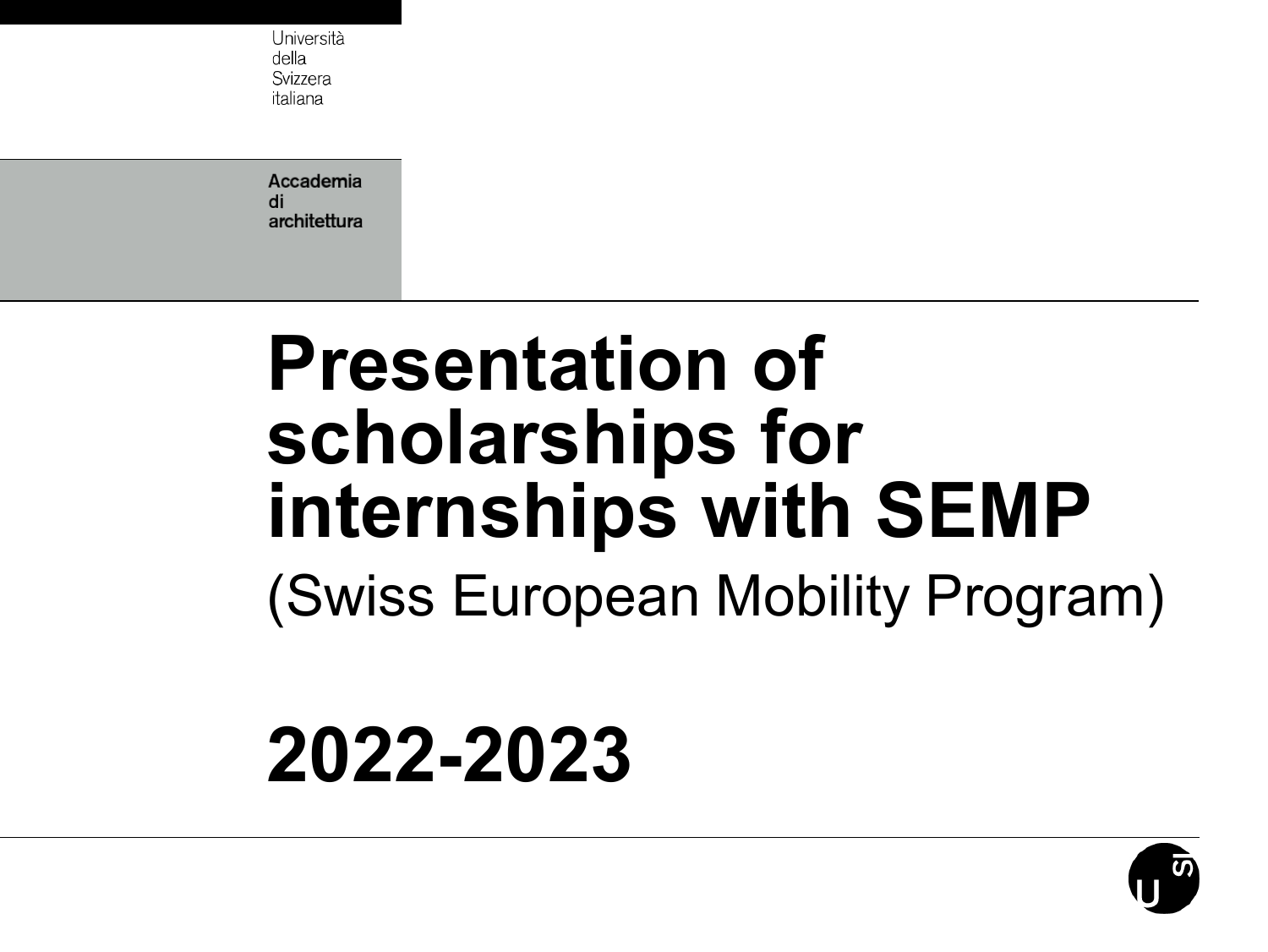### **Scholarships for internships with SEMP programme** (Swiss European Mobility Program)

Switzerland participates directly in the Lifelong Learning LLP European training and education programs.

It enables you to receive a **study grant to work** in many European countries (next page).

The grant is paid regardless of academic performance, any other scholarships held and your financial position.

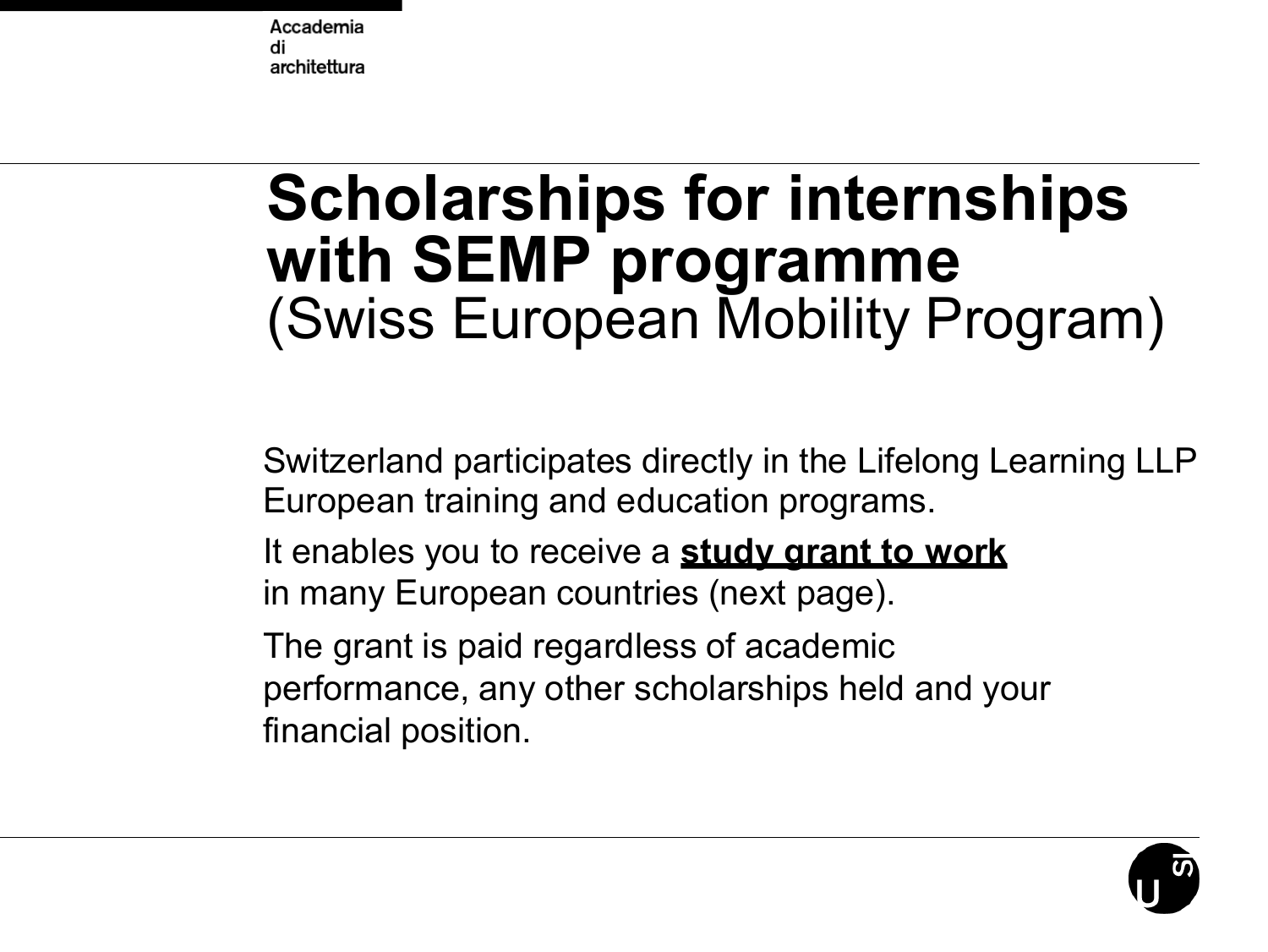The scholarship of under the SEMP program applies **only to students who gain work experience in one of the following states**:



#### **List of countries covered by the SEMP program**

#### - **27 EU member states**

(including overseas territories): Austria, Belgium, Bulgaria, Cyprus, Denmark, Estonia, Finland, France, Germany, Greece, Ireland, Italy, Latvia, Lithuania, Luxembourg, Malta, Netherlands, Poland, Portugal, United Kingdom, the Czech Republic, Romania, Slovakia, Slovenia, Spain, Sweden, Hungary.

#### - **EFTA States** Iceland, Liechtenstein, Norway

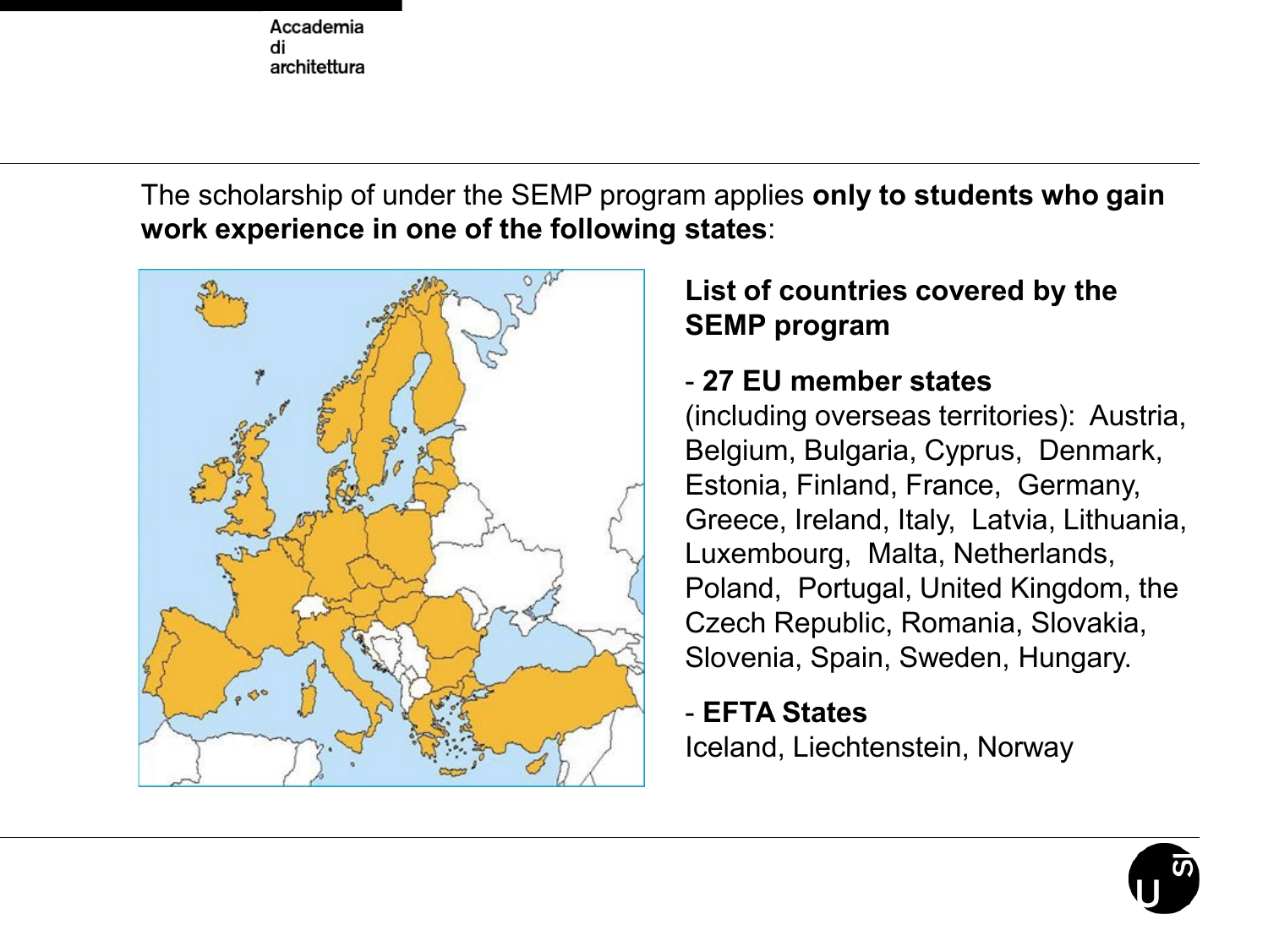#### **IMPORTANT:**

It is also possible to apply for the SEMP grant for internships outside Europe.

<https://form-priv.arc.usi.ch/form/view.php?id=135360>

SEMP scholarship application form for internship abroad:

- valid for all internships in countries outside the European Union
- not valid for internships in Switzerland
- not valid for internships in your country of origin
- Maximum duration 9 months.
- 500 chf/month
- only 15 grants available
- Mandatory to fill in the form the Mandatory internship agreement
- it is compulsory to enter the entry visa in the form.

Applicants will be informed by e-mail.

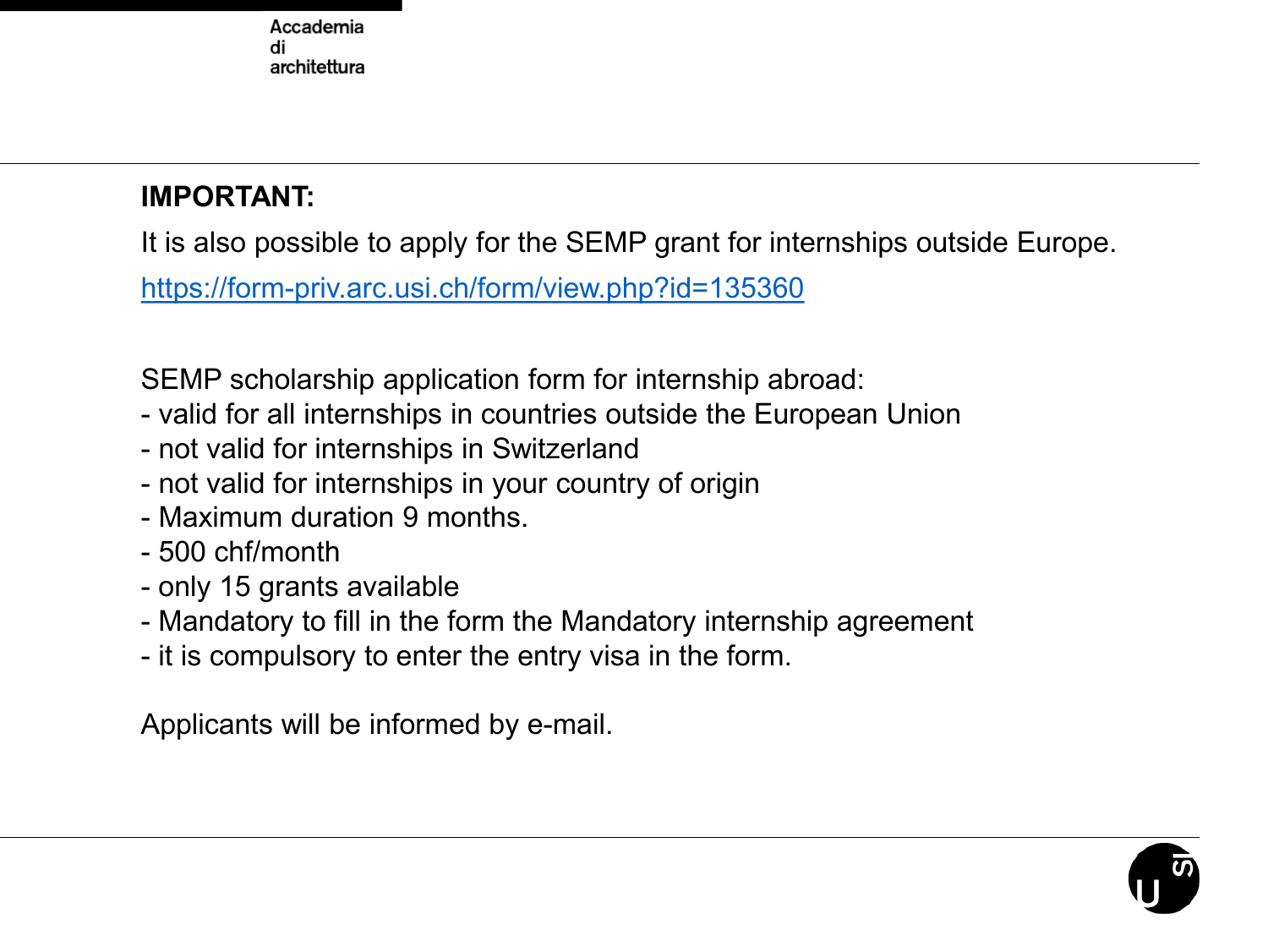## **Regulations:**

Applications for the grant are dealt with in the internship process on the virtual secretariat, which will decide, depending on the geographical location of the host office, whether you are eligible for the grant.

#### Application: **maximum 12 consecutive months** Monthly value of the grant: **CHF 440 (EU/AELS) CHF 500 (Abroad)**

To obtain the grant, the student must remain at **all times in the same host office.**

Students who **abandon an internship** will **be required to reimburse** part of the grant. The sum to be reimbursed will be calculated on the basis of the months of work done as a proportion of those agreed.

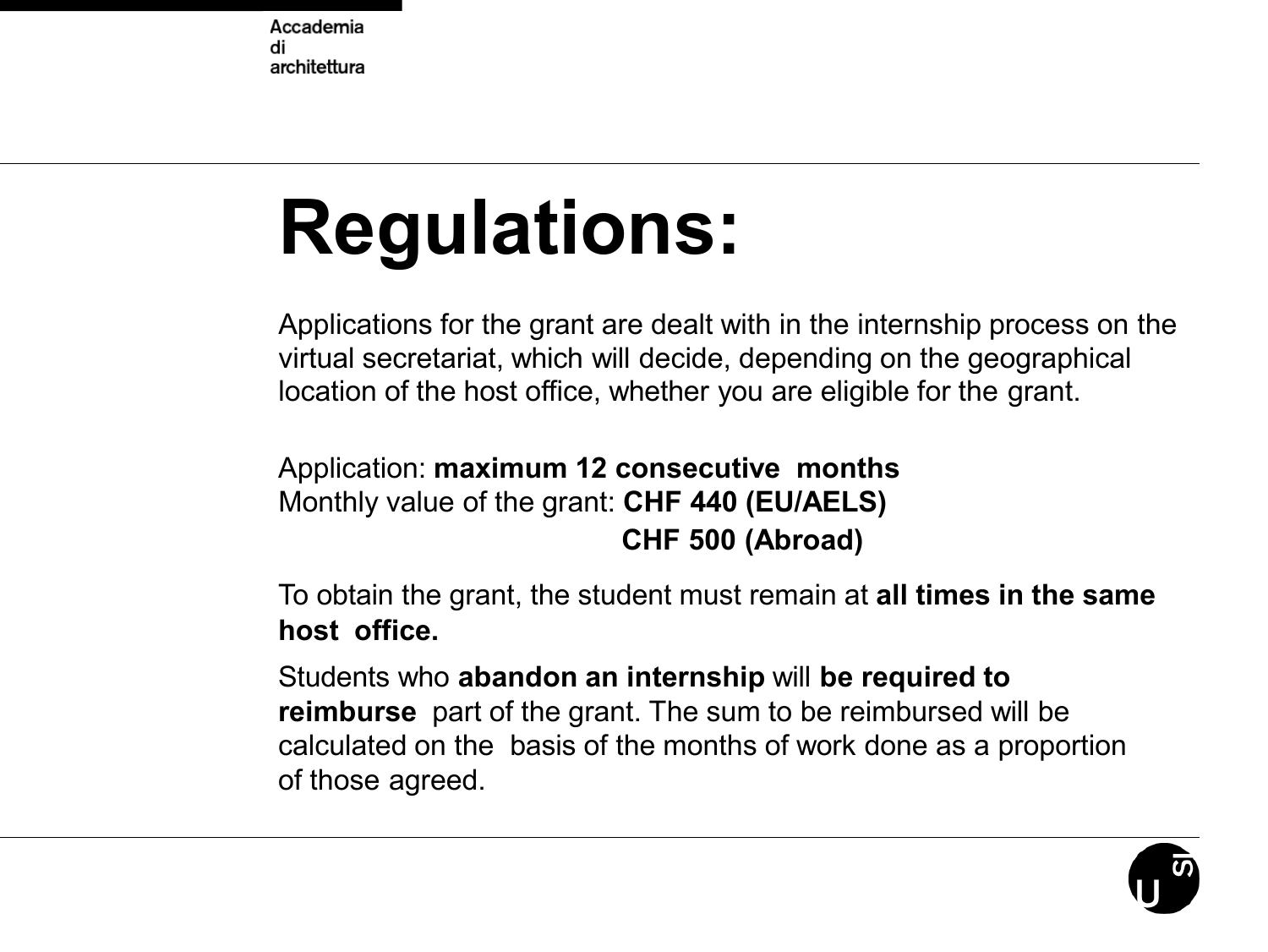## **Regulations:**

It is possible to change host office and retain the grant only if it is the work is done at two different branches of a single firm.

During the period of stage the student can request **ONLY ONE** Internship grant.

If the internship is interrupted, it is **NOT POSSIBLE** to request a new internship grant.

**IT IS NOT POSSIBLE** to request the grant after starting the internship.

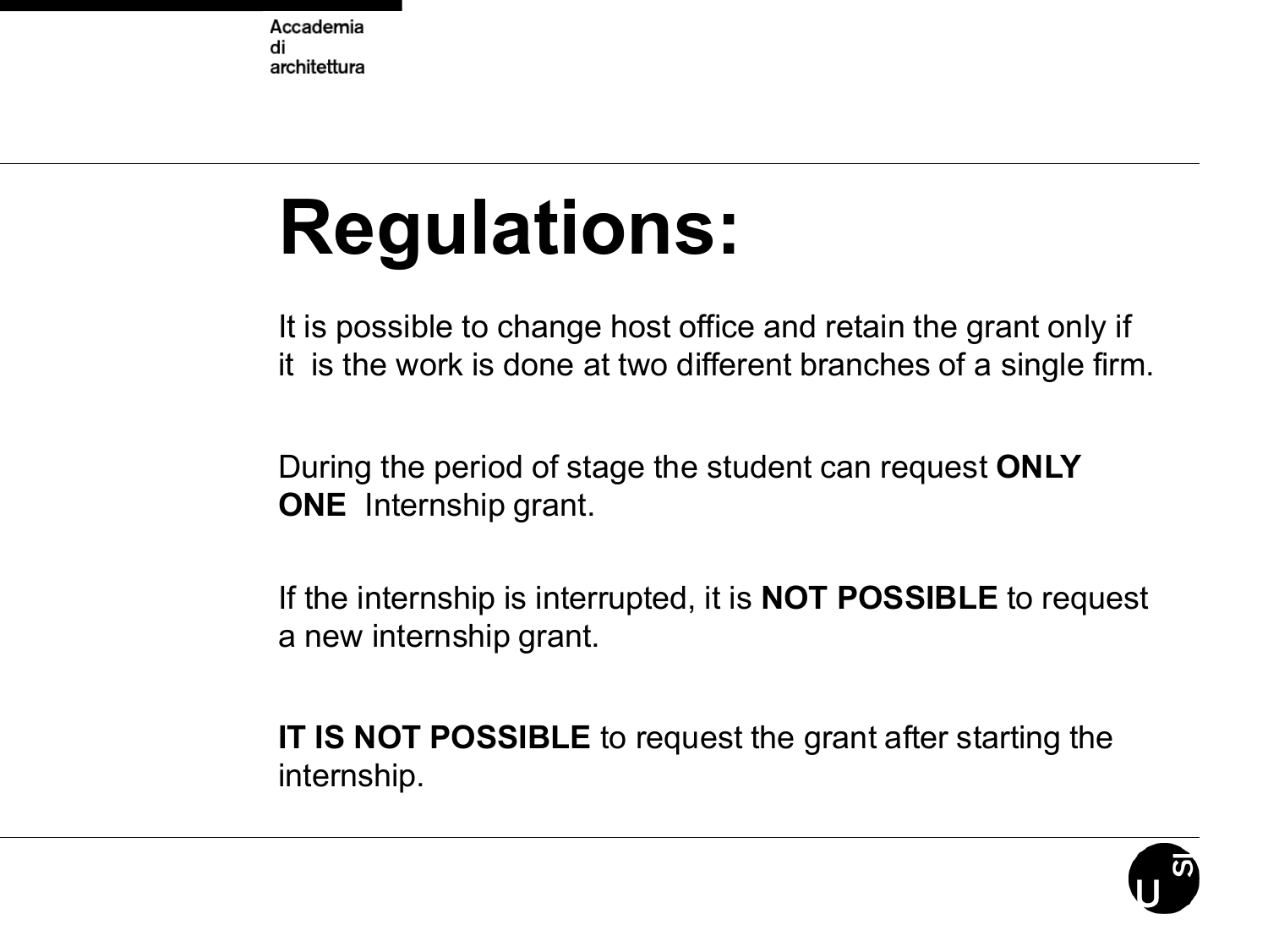### **Students ineligible for a Grant**:

Students who will carry out their internship in non-European countries **are not eligible for the grant** and therefore do not need to present any of these specific documents.

Students who will carry out their internship in Switzerland **are not eligible for the grant** as they have a paid contract with the company and therefore do not have to present any of these specific documents.

Students are **not allowed** to carry out the internship in their home country except for those who have a **"B Permit" for the duration of the internship**. A copy of the permit must be sent to the supervisor.

**False declarations will result in the return of the full grant.**

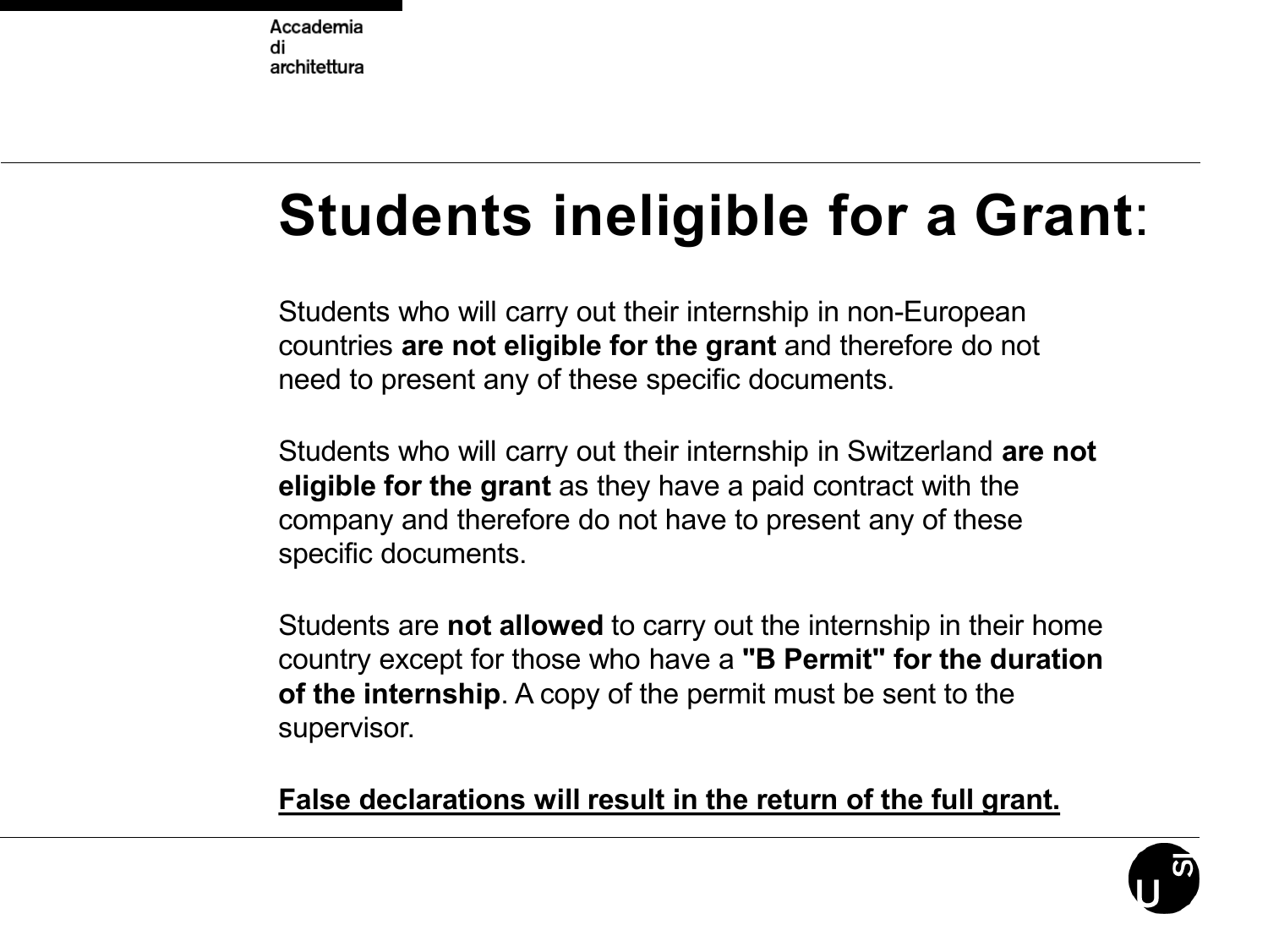### **Conditions:**

**-No reimbursement for extraordinary expenses (mainly due to the Covid health emergency)**

**-Internships of less than 2 months are not recognised; if this is the case, the student must repay the full amount.**

**-It is NOT possible to request extensions of the grant during the internship period.**

**-Teleworking/smart working in the country of the host study = grant is awarded\*.**

**-Teleworking/smart working in a different country from the host study = the grant is NOT awarded.**

**\* Verification will be required: rental contract / employer's certificate / airline tickets / etc.**

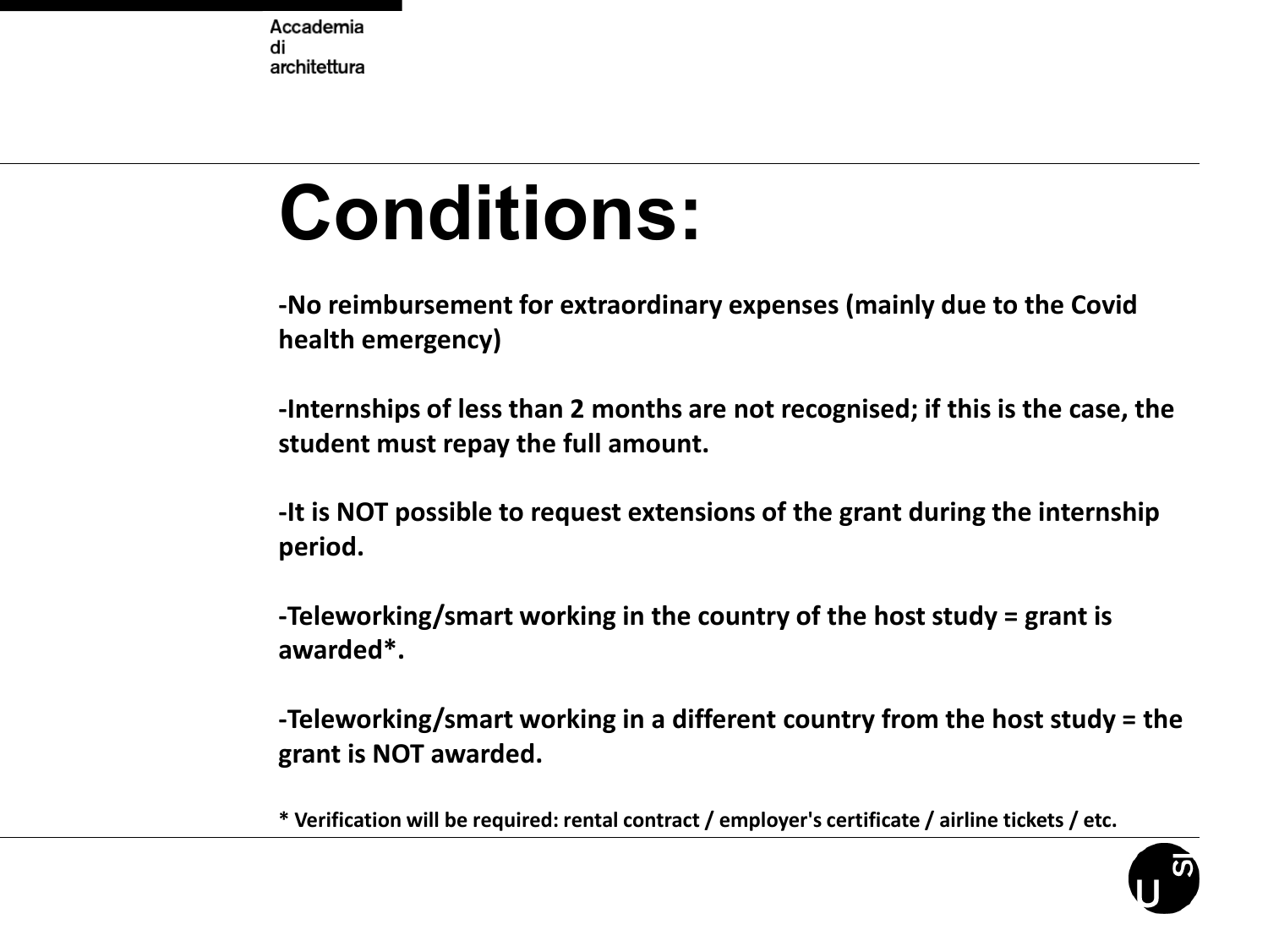## **Before departure**

Documents to completed on the Virtual Secretariat in the internship process:

- **On-line registration** (Mach form)
- **Declaration of honour:** between the student and the Academy of architecture.

#### **NB:**

**Please complete the SEMP grant application documents from July 2022 when the new forms provided by the provider of the grant (contract no.) become available.**

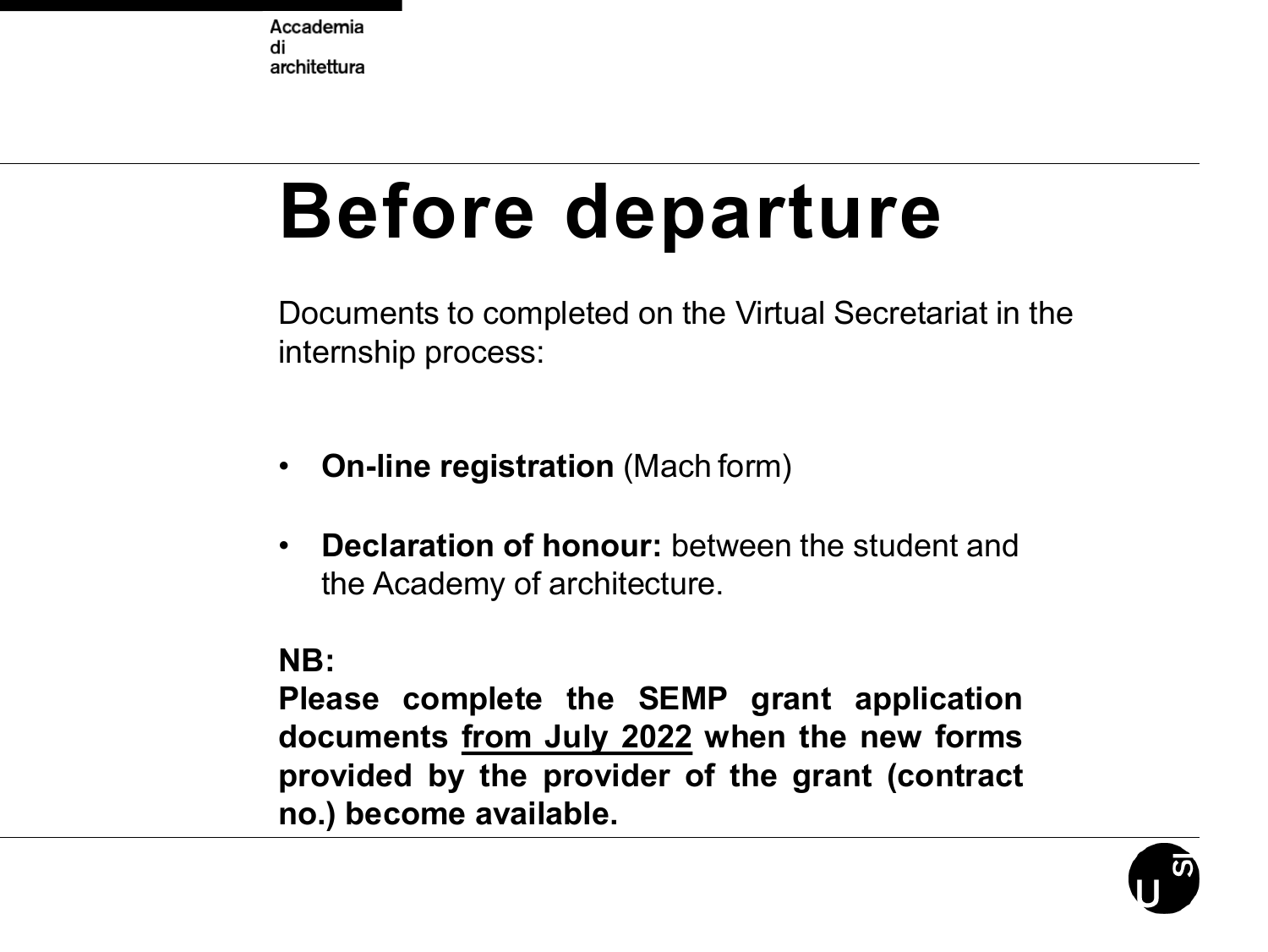### **Before departure**

**The document for the grant (Declaration of Honour), completed in all its parts, must be uploaded to the relevant section of the Virtual Secretariat.**

**DO NOT submit documents by post!** 

**Incomplete documents will not be accepted.**

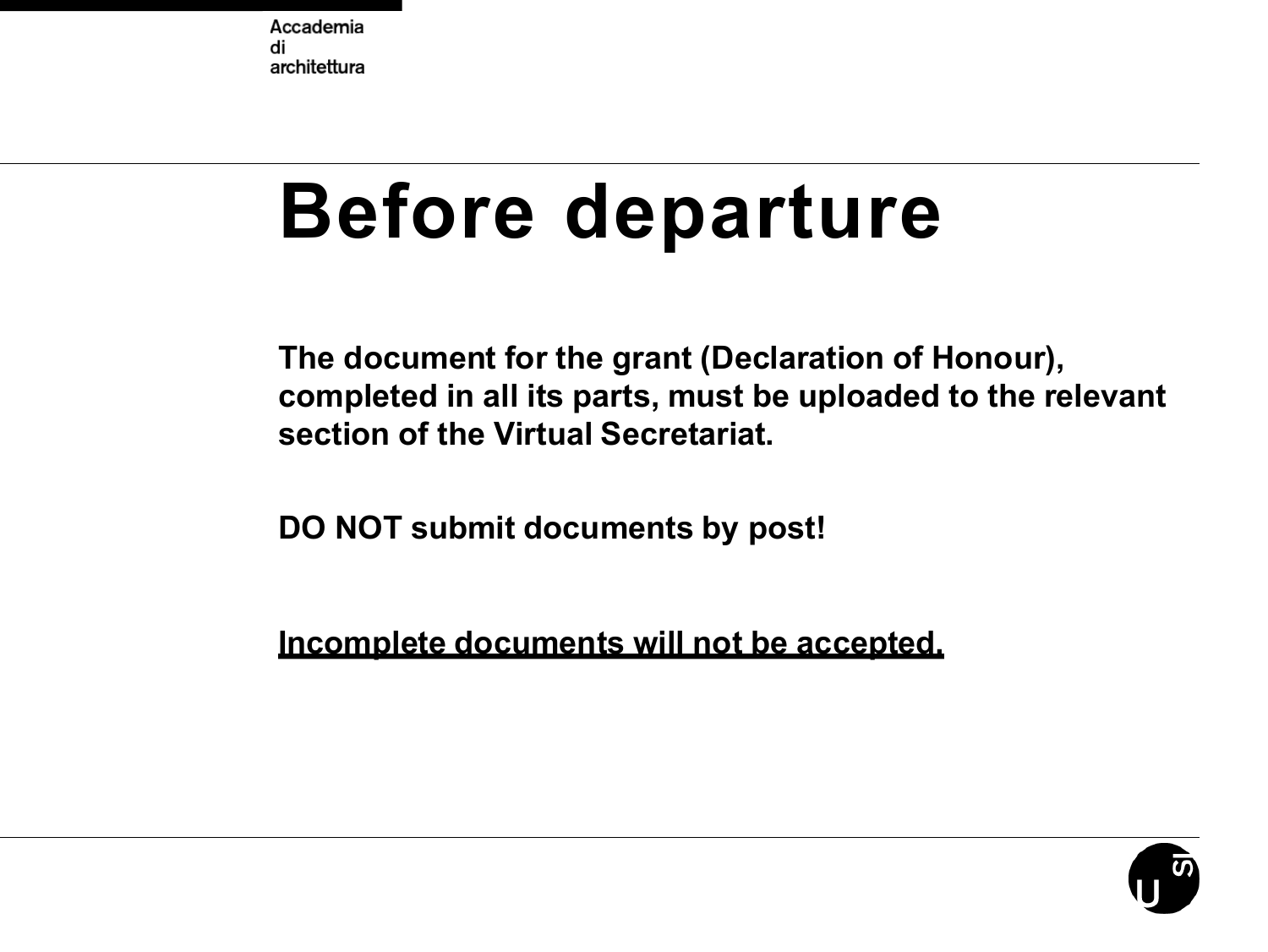# **Declaration**

### of honour

**Please read all the pages of the document carefully.**

#### IMPORTANT:

**The student should keep the document with the original signatures.**

The Academy only requires the student to upload the document to the Virtual **Secretariat** 

In case of need the Academy can request the original of this document.



**SEMP - Student Mobility for Traineeships Declaration of honour** 

In the framework of the Agreement for a Higher Education Project, nr. 2020-1-CH01-KA103-<br>0047, between Università della Svizzera italiana and the National Agency for Exchange and Mobility Movetia, signed on 25.06.2020, a grant is awarded to:

| Name of Intern:                                           |                         |
|-----------------------------------------------------------|-------------------------|
| Date and Place of Birth:                                  |                         |
| Nationality:                                              |                         |
| Address:                                                  |                         |
| Master's Programme at USI:                                |                         |
| <b>Host Employer:</b>                                     |                         |
| Infarn Rola:                                              |                         |
| <b>Content of Internahlp:</b>                             |                         |
| % of Employment:                                          |                         |
| Internahlp location (city & nation):                      |                         |
| <b>Means of transport</b><br>(to go to the host country): |                         |
| Dates of Internahlp:                                      |                         |
| Insurance policies (not to be paid by the University)*    |                         |
| <b>Health Insurance</b>                                   | Insurance policy Nr.:   |
|                                                           | Insurance company Name: |
| <b>Risk of Accident</b>                                   | Insurance policy Nr.:   |
|                                                           | Insurance company Name: |
| Third party cover / liability insurance                   | Insurance policy Nr.:   |
|                                                           | Insurance company Name: |
|                                                           |                         |
| Employer's Supervisor:                                    |                         |

Given the particular period (Covid-19), we recommend to buy a Travel Insurance (e.g cancellation of the Internship



 $m$ ovetia $\equiv$ 

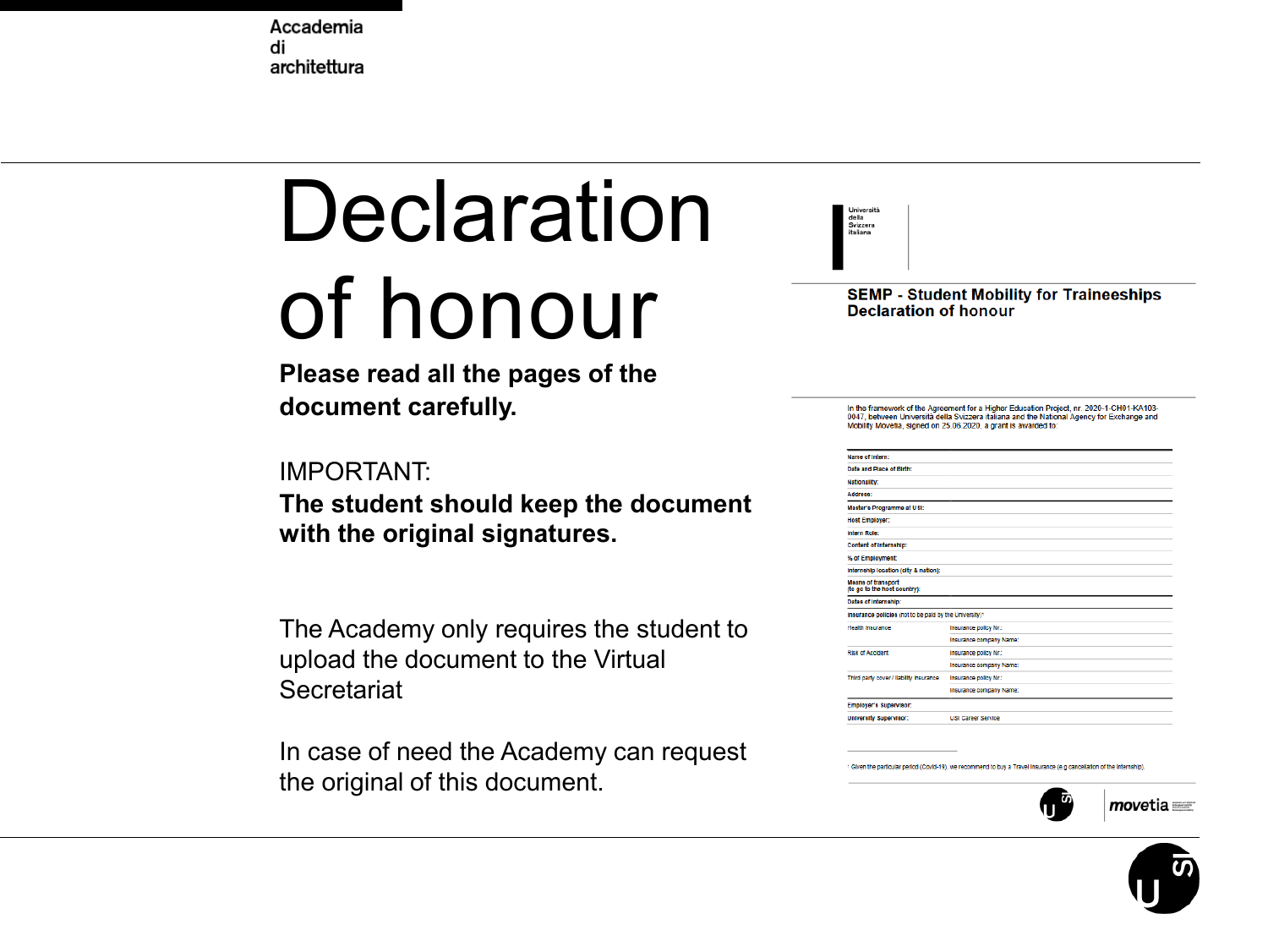# Declaration SEMP - Student Mobility for Traineeships of honour

In the framework of the Agreement for a Higher Education Project, nr. 2020-1-CH01-KA103-0047, between Università della Svizzera italiana and the National Agency for Exchange and Mobility Movetia, signed on 25.06.2020, a grant is awarded to:



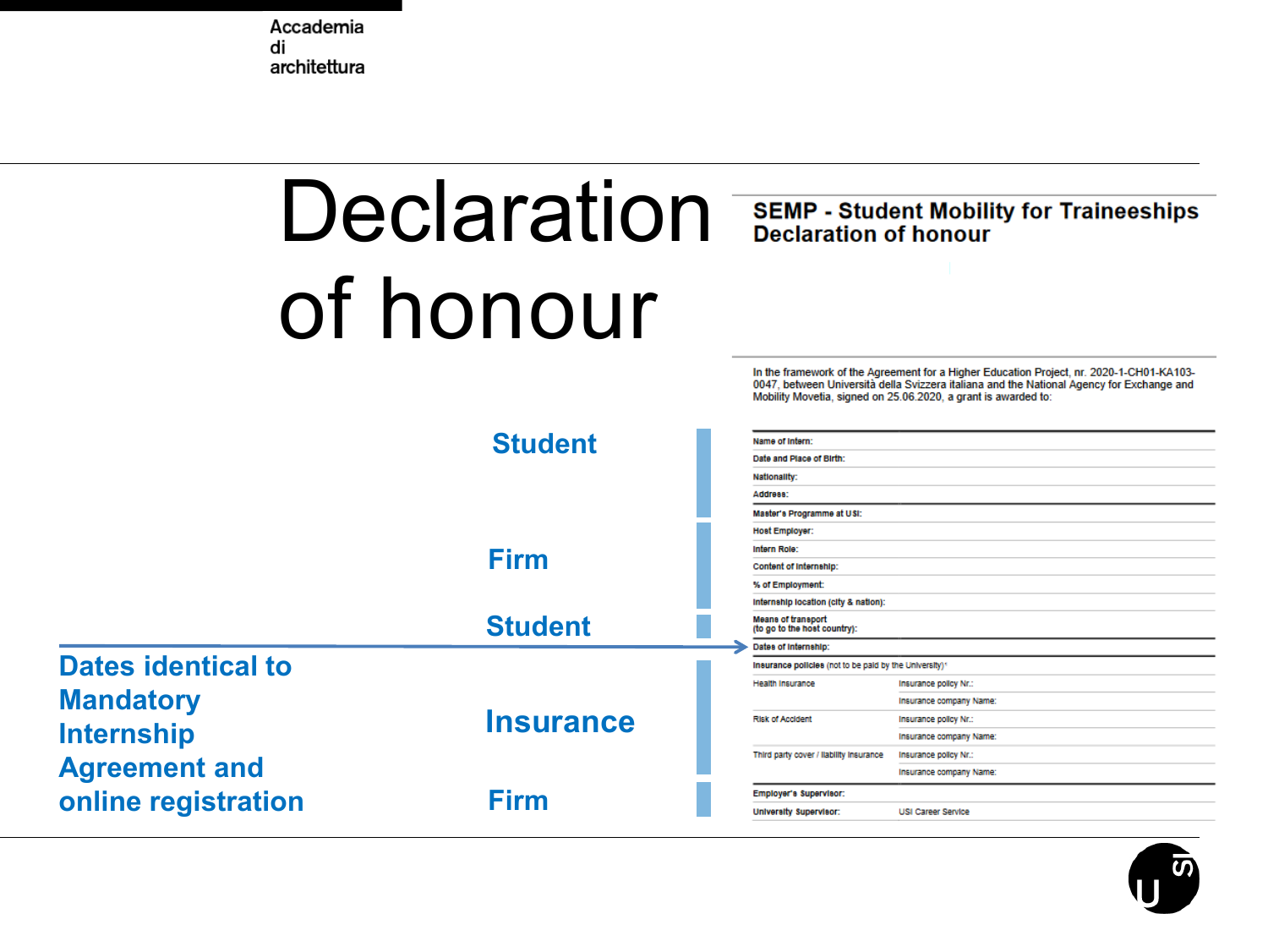# **Declaration** of honour

**You can ask the studio to give you the name and number of the policy you have for your employees**

Insurance policies (not to be paid by the University)<sup>1</sup>

| <b>Health Insurance</b>                                                 | European Health Insurance Card or Insurance Company Name<br>Insurance policy Nr.: |                                            |  |
|-------------------------------------------------------------------------|-----------------------------------------------------------------------------------|--------------------------------------------|--|
| <b>Health</b>                                                           | Insurance company Name:                                                           | <b>Health Card number or policy number</b> |  |
| <b>Risk of Accident</b><br><b>Accidents</b>                             | Insurance policy Nr.:                                                             | <b>Insurance Company Name</b>              |  |
|                                                                         | Insurance company Name:                                                           | <b>Policy number</b>                       |  |
| Third party cover / liability insurance<br><b>Third party liability</b> | Insurance policy Nr.:                                                             | <b>Insurance Company Name</b>              |  |
|                                                                         | Insurance company Name:                                                           | <b>Policy number</b>                       |  |

#### **Travel insurance (recommended)**

<sup>1</sup> Given the particular period (Covid-19), we recommend to buy a Travel Insurance (e.g cancellation of the internship).

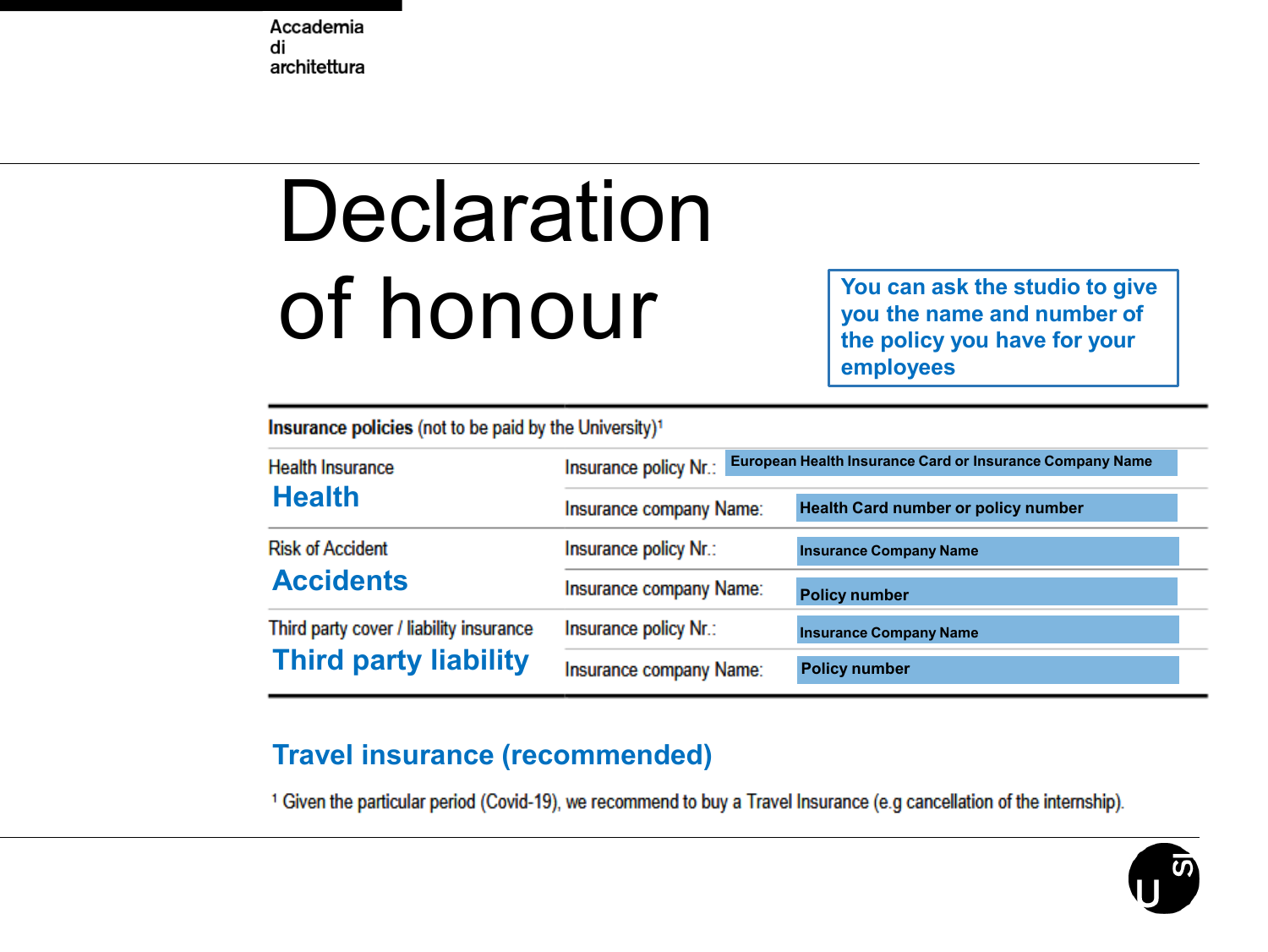# Declaration of honour

**Bank or postal account can also be a parent account and not necessarily a Swiss one.**

**The account must be able to receive transfers in Swiss** 

**Not banks N26 and PostePay**

**francs**

#### **Conditions**

#### **Purpose of the grant**

The institution will provide financial support to the beneficiary for undertaking a traineeship under the Swiss European Mobility Programme financed by the Swiss Confederation. The beneficiary accepts the grant and undertakes to carry out the Traineeship as described in the Learning Agreement, acting on his/her own responsibility. The beneficiary hereby declares to have taken note of and accepted the terms and conditions set out in the present document. Any amendment or supplement to this Es. 273 declaration shall be done in writing.

**Payments** 

The scholarship to co-finance the Internship has a maximum amount of CHF 4004

The final amount for the Traineeship shall be determined according to the effective duration of the Traineeship in days on the basis of CHF 440 per month for mobility in Europe and CHF 500 for worldwide mobility.

In the event of interruption or cancellation of the internship, the scholarship must be returned to USI. The recipient is entitled to a grant only if he or she physically moves from the home institution to the host institution. In the case of "blended mobility" (i.e. where part of the traineeship takes place virtually and part with a physical presence at the host institution), the grant is adjusted to the actual duration of stay in the host country. No grants of any kind are awarded in the case of virtual-only mobility.

The beneficiary must provide proof of the actual dates of start and end of the Traineeship

Es. 80% of

Within 30 days of the date of entry into force of the agreement, a financing payment of **4004 chf** CH 3203,20 be made to the beneficiary, representing 80% of the maximum Es. 20% of

Within 30 days of the date of internship's ending, a financing payment of CHF **800,80**<br>be made to the beneficiary, representing 20% of the maximum scholarship amount, after receiving the Final Report and the Certificate of Attendance.

Payments shall be made to the beneficiary's bank account as indicated below: Name of bank (or indication "post account"): **Address of branch:** Precise denomination of the account holder. Address of the account holder: Full account number (bank/post account): **IBAN:** 

SWIFT/BIC

days for a total of 4004 chf

4004 chf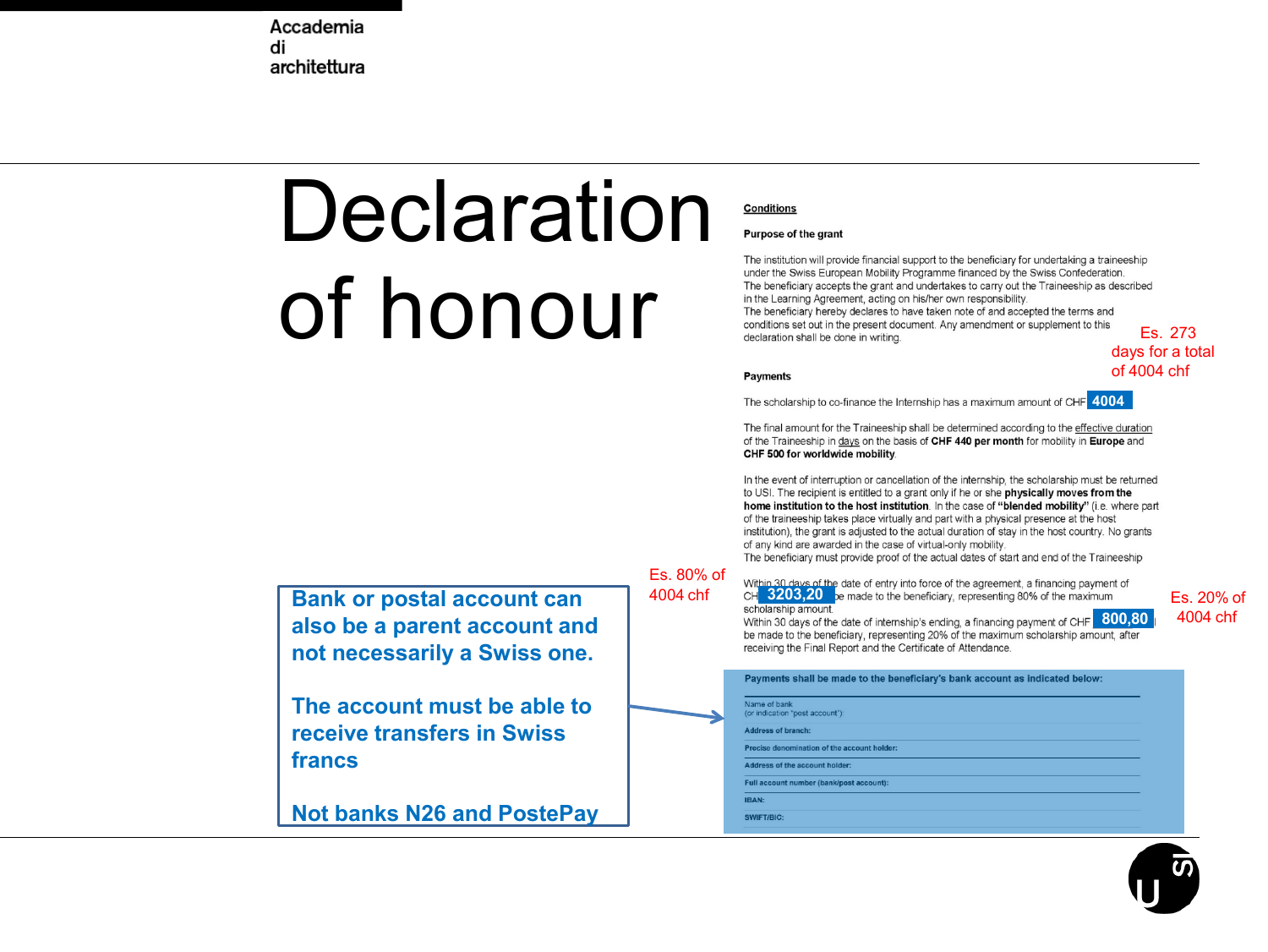

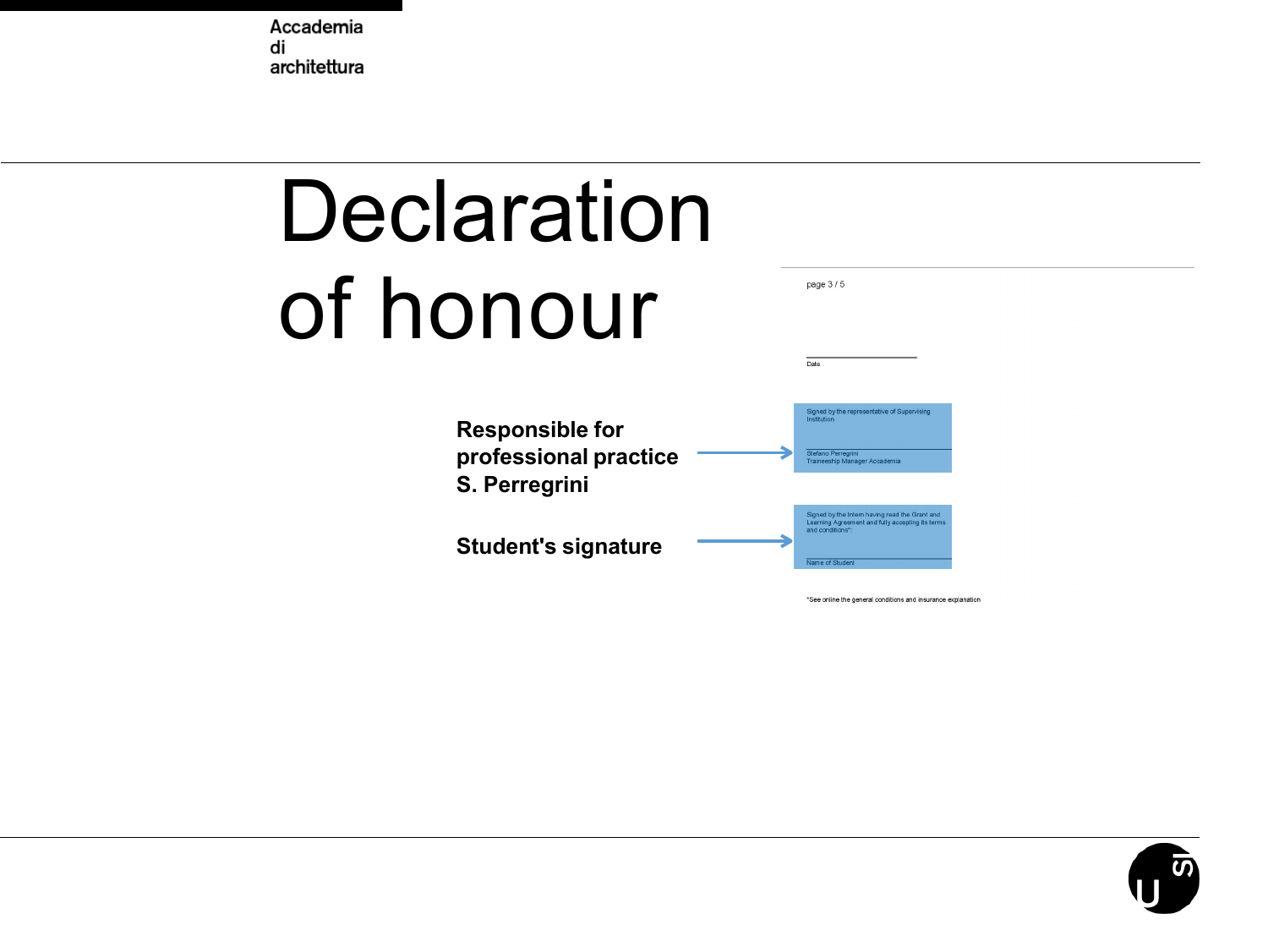### **Calcultation of the Traineeship**

The final ammount for the Traineeship shall be determined according to the effective duration of the Traineeship **in days** on the basis of **440 CHF/month** for mobility in **Europe/AELS** and **500 CHF/month** for **worldwide** mobility

440/30 \* n°days of effective duration= Total SEMP Traineeship in EU/AELS 500/30 \* n°days of effective duration= Total SEMP Traineeship worldwide/AELS

Use [file Excel](https://www.arc.usi.ch/sites/www.arc.usi.ch/files/attachments/calculation_of_the_scholarship_2021_2023_0.xlsx) : <https://www.arc.usi.ch/it/inside/mobilita/pratica-professionale>

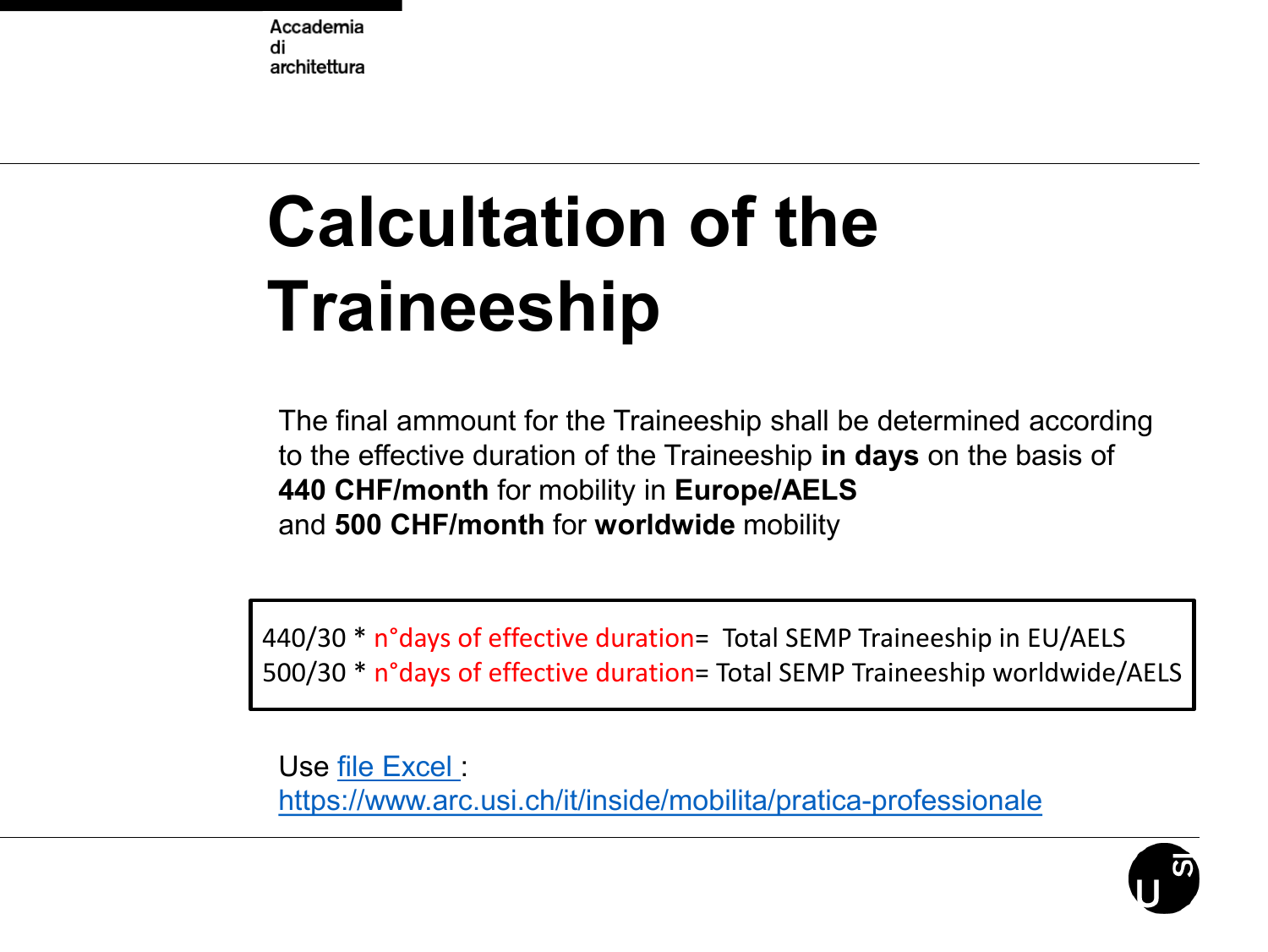### **Calcultation of the Traineeship**

#### **Example: Stage in Madrid (EU)**

 $01.09.2022 - 31.05.2023 = 273$  days of effective Traineeship, for a total of:

#### 440/30\*273= **4004,00 chf**

Of which:

- **80%**: **3203,20 chf** in the first financial payment
- **20%**: **800,80 chf** in the second financial payment

#### **NB:**

The dates of the SEMP grant must be the same:

- of the internship registration on SV.
- of the Mandatory internship agreement.

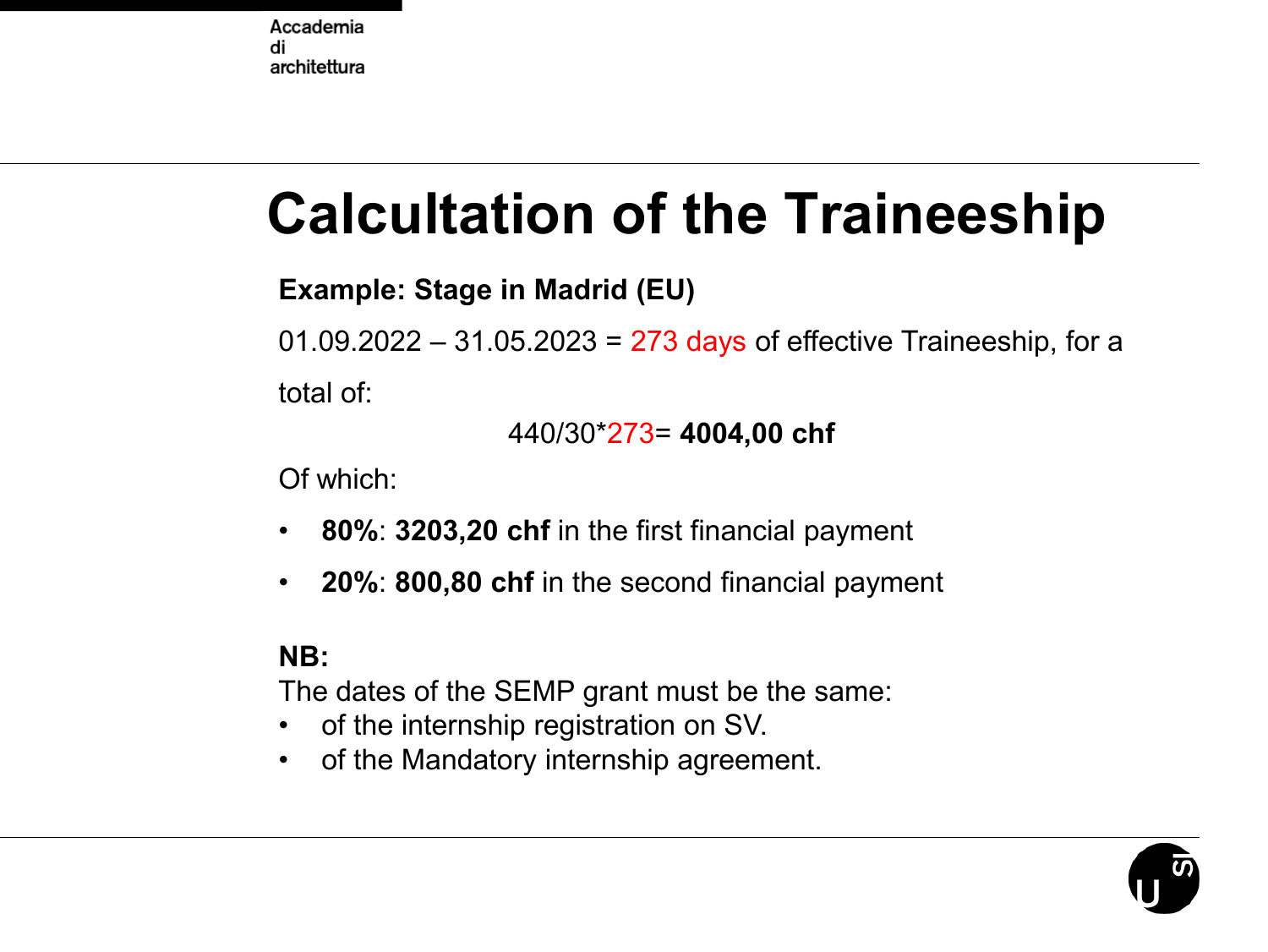# **Before departure**

After acceptance of the Declaration of Honour on SV the student receives 80% of the grant. An e-mail from USI Lugano will confirm the transfer.

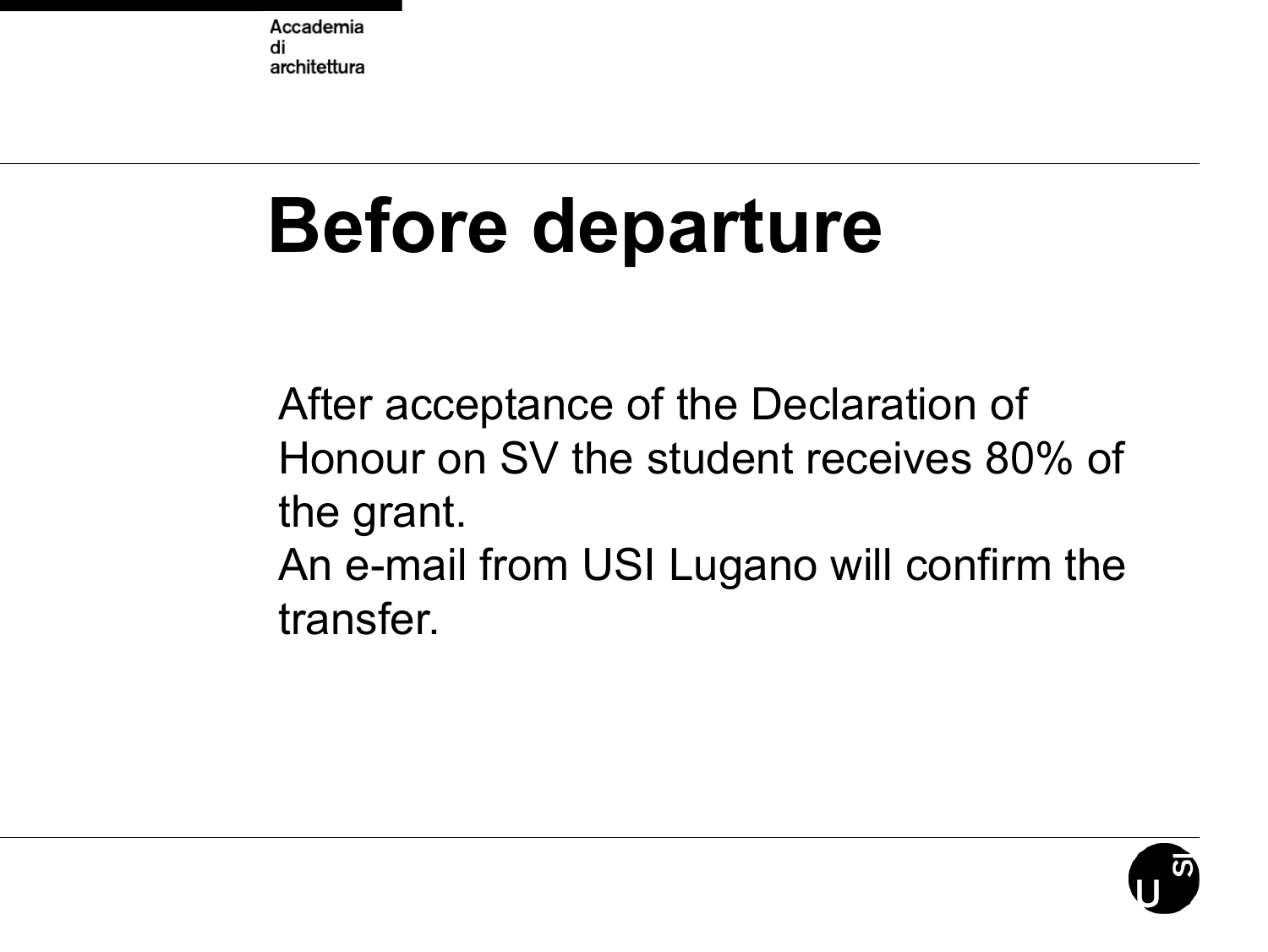## **At the end of the internship**

Documents to be completed in the virtual secretariat at the end of the placement:

- **Certificate of Attendance (SEMP)**
- **Final report form**

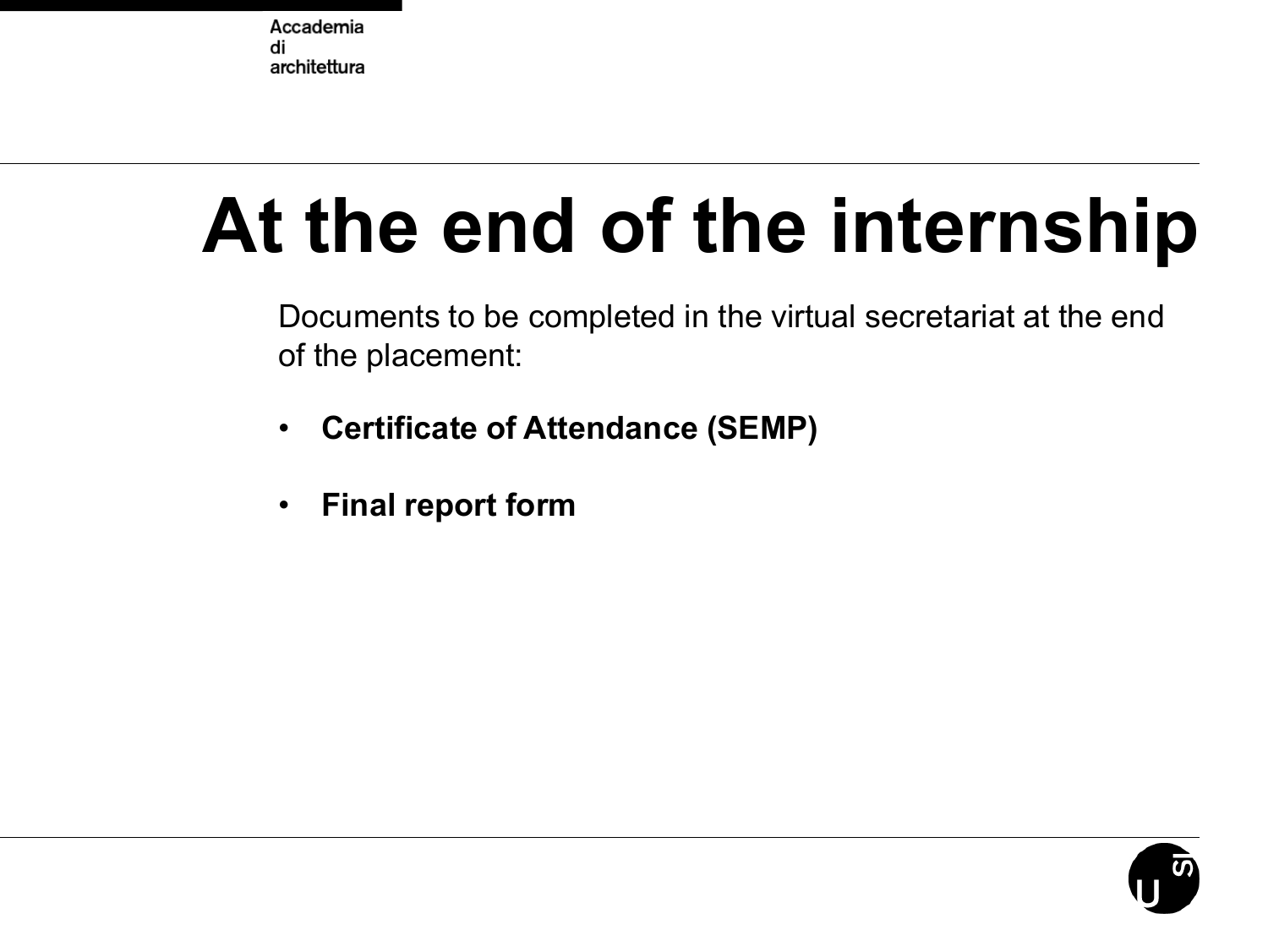# Certificate of Attendance

You will find this document together with the **Certificate of Practice.**

Follow the instructions on the first page of the pdf for uploading

| For:                                                                                                                                                                                                                                 |  |  |  |  |  |  |
|--------------------------------------------------------------------------------------------------------------------------------------------------------------------------------------------------------------------------------------|--|--|--|--|--|--|
| Student's first and last name:                                                                                                                                                                                                       |  |  |  |  |  |  |
| Student's home institution:<br>Università della Svizzera italiana                                                                                                                                                                    |  |  |  |  |  |  |
|                                                                                                                                                                                                                                      |  |  |  |  |  |  |
| This is to certify that the abovementioned person has completed a SEMP traineeship at:                                                                                                                                               |  |  |  |  |  |  |
| Host institution/organisation:<br>the contract of the contract of the contract                                                                                                                                                       |  |  |  |  |  |  |
|                                                                                                                                                                                                                                      |  |  |  |  |  |  |
| Dates of traineeship:                                                                                                                                                                                                                |  |  |  |  |  |  |
| Start date (dd/mm/yyyy):<br>the control of the control of the control of                                                                                                                                                             |  |  |  |  |  |  |
| End date (dd/mm/yyyy):<br>the company's company's company's                                                                                                                                                                          |  |  |  |  |  |  |
|                                                                                                                                                                                                                                      |  |  |  |  |  |  |
| Dates of mobility period (period of time the student was working in the host country (physically at the company or                                                                                                                   |  |  |  |  |  |  |
| online in the host-country. Home-office not in the host country cannot be granted with a scholarship):                                                                                                                               |  |  |  |  |  |  |
| Date of arrival (dd/mm/yyyy):<br>the contract of the contract of the contract of the contract of                                                                                                                                     |  |  |  |  |  |  |
| Date of departure (dd/mm/yyyy):<br>the control of the control of the control of                                                                                                                                                      |  |  |  |  |  |  |
| Company's Supervisor:                                                                                                                                                                                                                |  |  |  |  |  |  |
|                                                                                                                                                                                                                                      |  |  |  |  |  |  |
| First and last name: <u>contract and contract and contract and contract and contract and contract and contract and contract and contract and contract and contract and contract and contract and contract and contract and contr</u> |  |  |  |  |  |  |
|                                                                                                                                                                                                                                      |  |  |  |  |  |  |
| Signature: the contract of the contract of the contract of the contract of the contract of the contract of the                                                                                                                       |  |  |  |  |  |  |

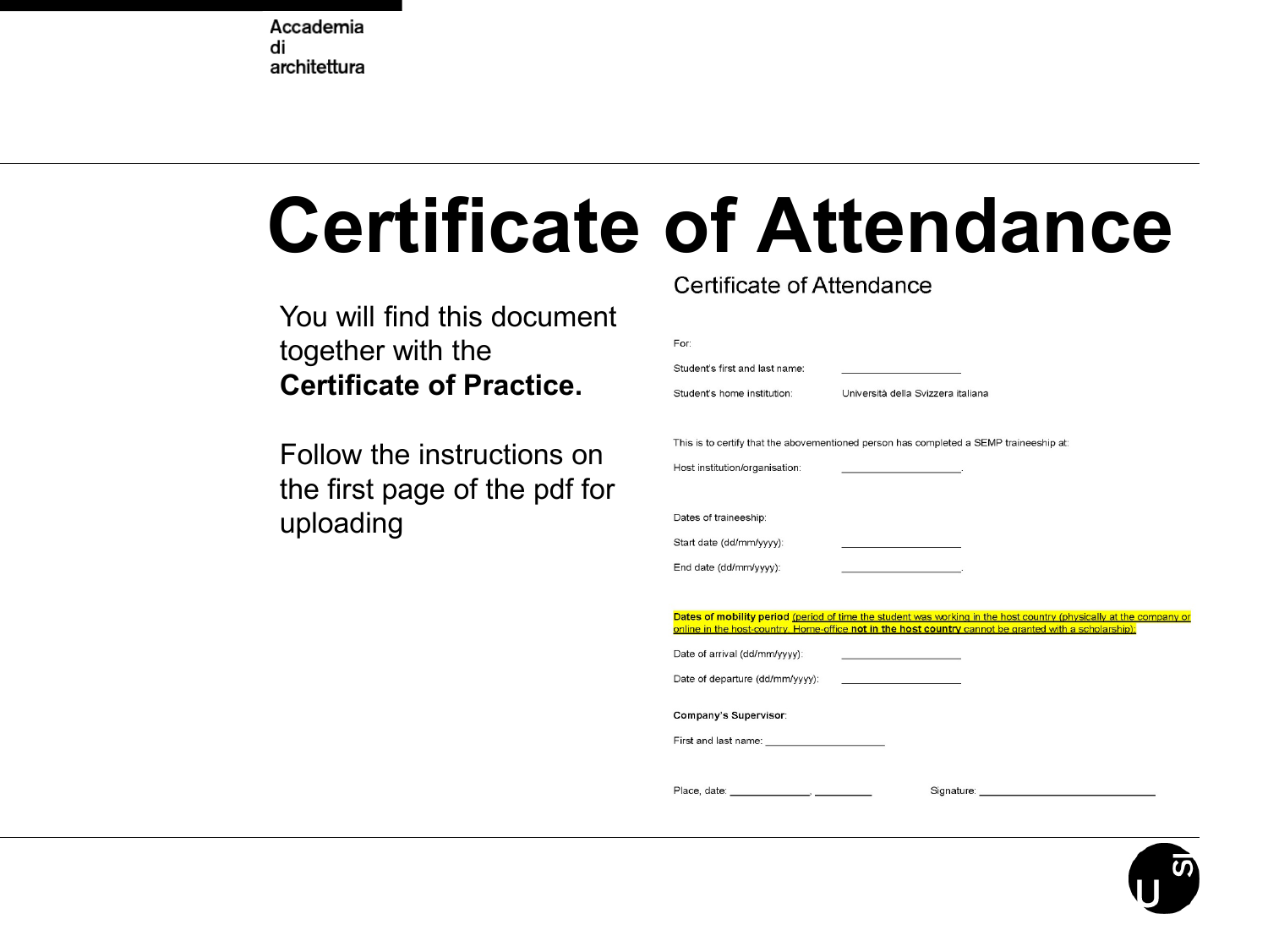### **Certificate of Attendance**

| Certificate of Attendance |  |
|---------------------------|--|
|                           |  |

**The dates must be the same as those on the Certificate of Practice and the registration on the SV.**

**Name of employer/office manager. Stamp and signature of the firm**

| For:                                                                                                                                                                                                                                 |
|--------------------------------------------------------------------------------------------------------------------------------------------------------------------------------------------------------------------------------------|
| Student's first and last name:                                                                                                                                                                                                       |
| Università della Svizzera italiana<br>Student's home institution:                                                                                                                                                                    |
|                                                                                                                                                                                                                                      |
| This is to certify that the abovementioned person has completed a SEMP traineeship at:                                                                                                                                               |
| Host institution/organisation:<br>the contract of the contract of the con-                                                                                                                                                           |
|                                                                                                                                                                                                                                      |
| Dates of traineeship:                                                                                                                                                                                                                |
| Start date (dd/mm/yyyy):<br>the control of the control of the control of the                                                                                                                                                         |
| End date (dd/mm/yyyy):<br>the control of the control of the control of                                                                                                                                                               |
|                                                                                                                                                                                                                                      |
| Dates of mobility period (period of time the student was working in the host country (physically at the company or                                                                                                                   |
| online in the host-country. Home-office not in the host country cannot be granted with a scholarship):                                                                                                                               |
| Date of arrival (dd/mm/yyyy):<br>the control of the control of the control of                                                                                                                                                        |
| Date of departure (dd/mm/yyyy):<br>the control of the control of the control of                                                                                                                                                      |
|                                                                                                                                                                                                                                      |
| Company's Supervisor:                                                                                                                                                                                                                |
| First and last name: <u>contract and contract and contract and contract and contract and contract and contract and contract and contract and contract and contract and contract and contract and contract and contract and contr</u> |
|                                                                                                                                                                                                                                      |
| Signature: the contract of the contract of the contract of the contract of the contract of the contract of the                                                                                                                       |
|                                                                                                                                                                                                                                      |

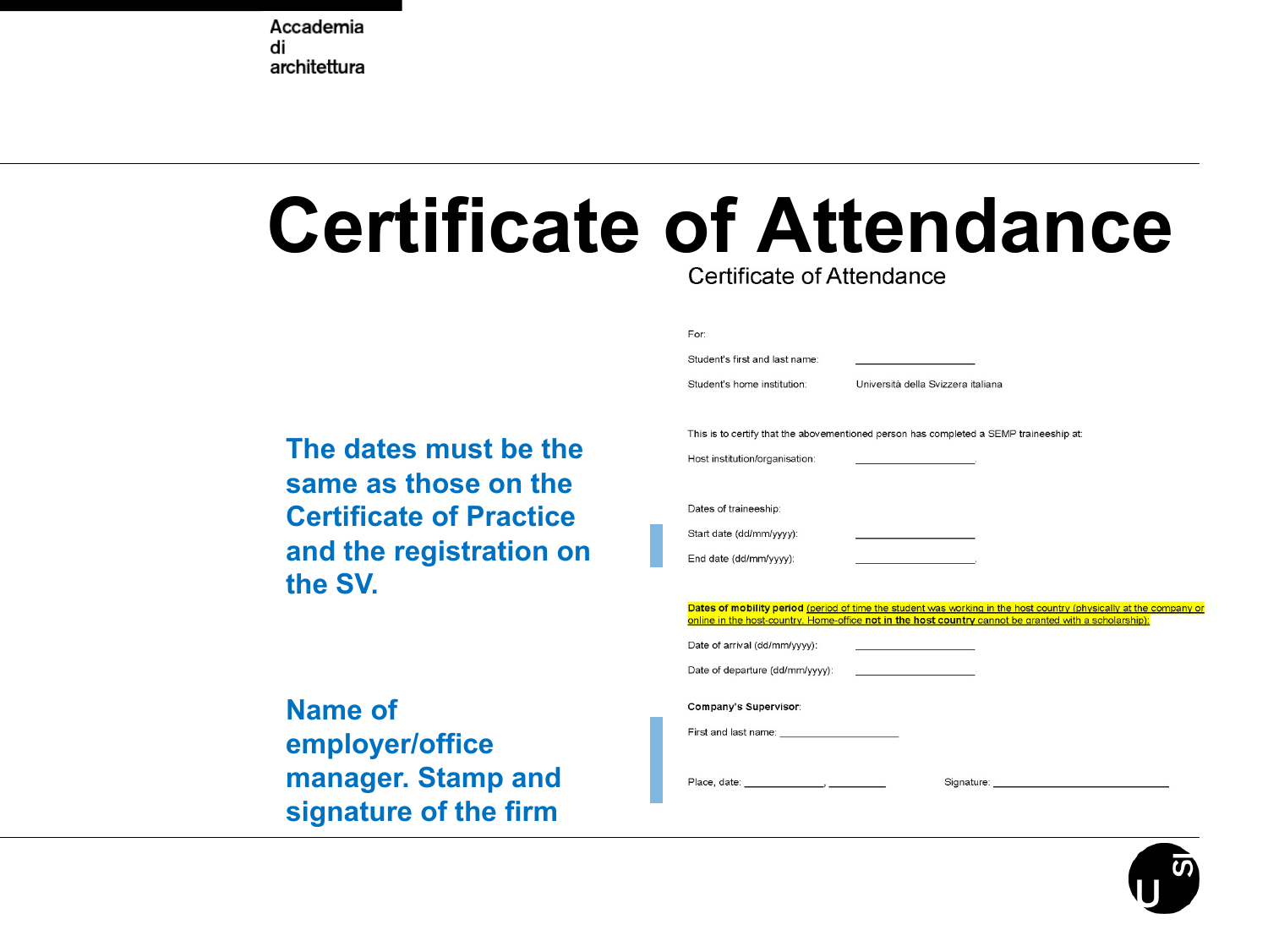# **Final report form**

You will find this 5 pages together with the **Certificate of of Attendance and the Certificate of practice activities.**

Follow the instructions on the first page of the pdf for uploading

Swiss-European Mobility Programme - Student Mobility for Traineeships

#### Final report form

0. Identification of the home institution (to be filled by the home institution) Name of the home higher education institution: USI - Università della Svizzera italiana. Accademia di architettura di Mendrisio. City, country: Mendrisio (Canton Ticino), Svizzera.

#### 1. Identification of the student

| irst name, last name:                                                                      |                 |  |
|--------------------------------------------------------------------------------------------|-----------------|--|
| Sender:                                                                                    | $M \Box F \Box$ |  |
| Date of birth (dd-mm-vvvv) :                                                               |                 |  |
| <b>Vationality:</b>                                                                        |                 |  |
| ubject area of your degree/major:                                                          |                 |  |
| mail address:                                                                              |                 |  |
| agree that my email address may be later used to contact me: $\forall$ es $\Box$ No $\Box$ |                 |  |

#### 2. Traineeship: host, duration and motivation

Name of the host enterprise/organisation: Address (street, city, country):

Begin of traineeship period abroad (dd-mm-20yy):

End of traineeship period abroad (dd-mm-20yy):

How many years of higher education did you complete prior to your traineeship period abroad?

In which year/at which level were you during your traineeship abroad:

Bachelors □ Masters □ Doctoral/Other □

Do you consider the traineeship period to have been:

too short  $\square$  too long  $\square$  just right  $\square$ 

- Which were the factors which motivated you to go abroad? □ Academic (mandatory part of my curriculum) □ Gaining relevant work experience  $\Box$  Acquiring new vocational knowledge and skills **Cultural**  $\Box$  Live in a foreign country Practice a foreign language Friends living abroad □ Career plans/enhance future employment prospects European experience
	- $\square$  Be independent/self-reliant
	- Other (please specify):

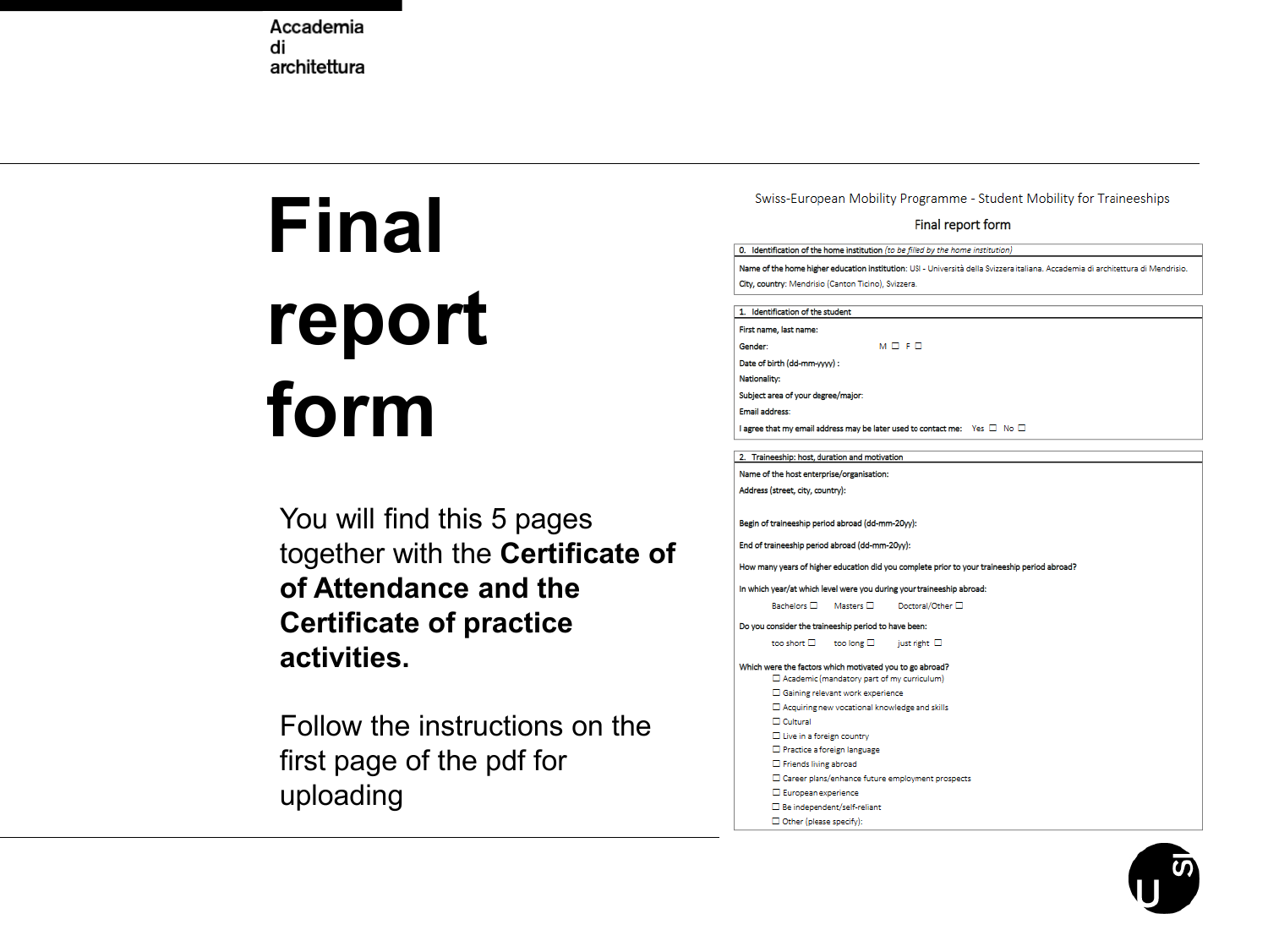# **After the internship**

**At the end of the internship the monthly payments will be verified based on the dates shown on the internship certificate. Possible cases are as follows:**

- **= on departure: final 20%**
- **> with respect to departure: 20% final. No additional monthly payments due to Covid-19.**
- **< with respect to departure: calculation of monthly sums to be reimbursed (the final 20% might therefore not be paid)**

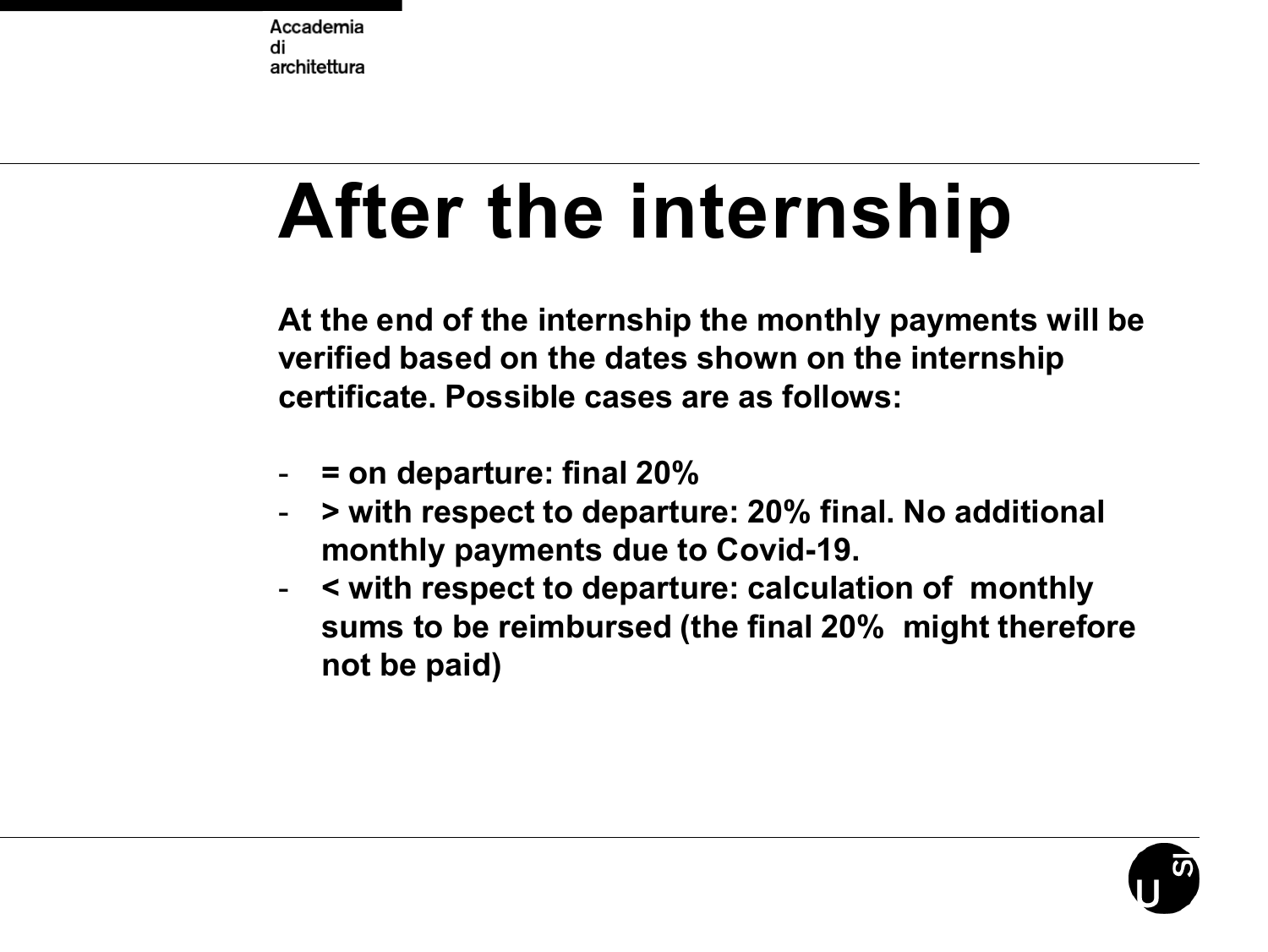## **After the internship**

**After uploading the document (Certificate of Attendance) the student receives the final 20% of the grant.** An e-mail from USI Lugano will confirm the bank transfer.

Applicants for SEMP grants must upload this document within **1 month from the end of the internship.**